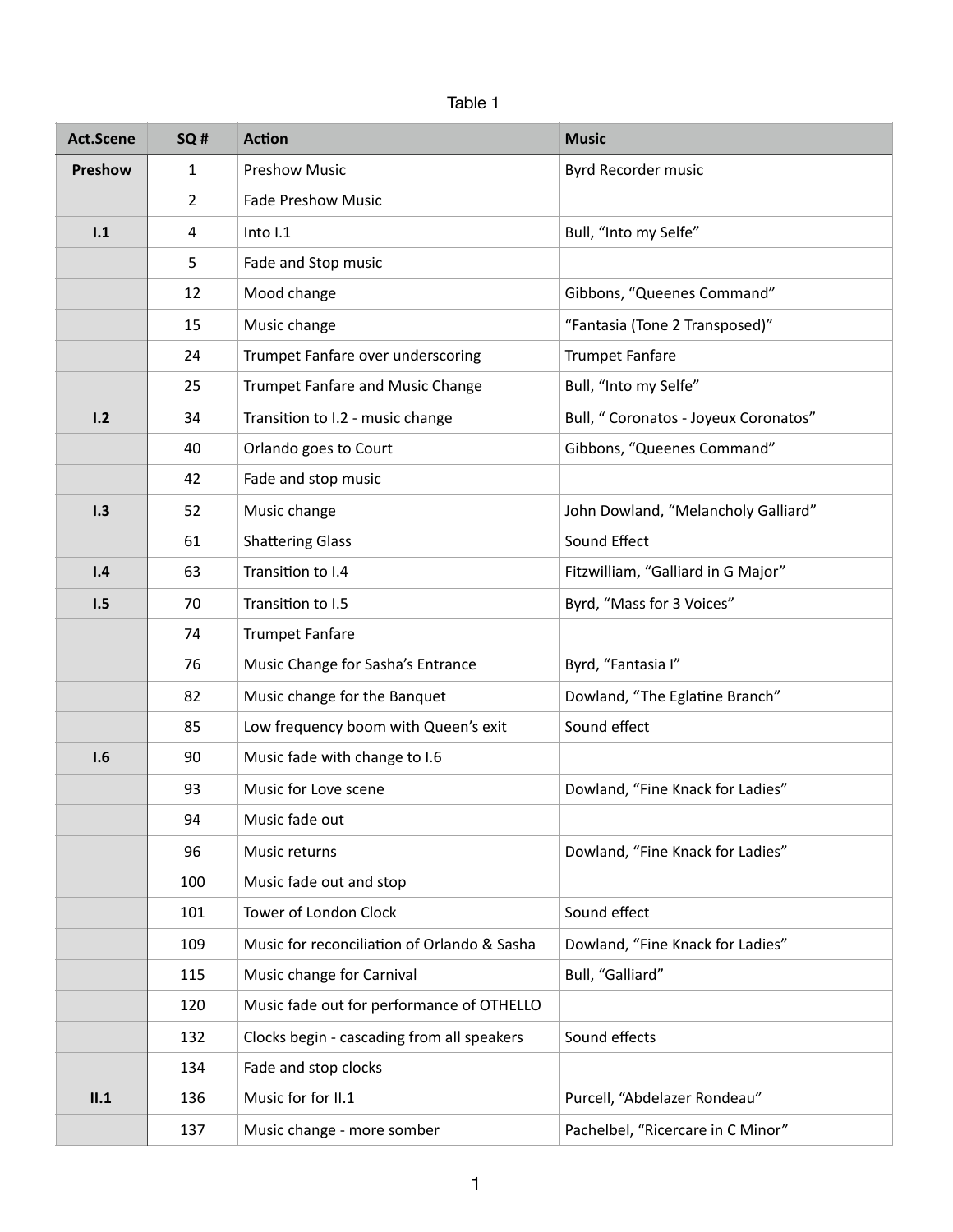| <b>Act.Scene</b> | SQ# | <b>Action</b>                                 | <b>Music</b>                                          |
|------------------|-----|-----------------------------------------------|-------------------------------------------------------|
|                  | 140 | Music change for Archduchess                  | Elgar, "Romance"                                      |
| II.2             | 155 | Music change for Orlando to Constantinople    | Tanriverdi, "Ey Bostanji"                             |
|                  | 158 | Music change to party                         | Tanriverdi, "Aman Karpouz Kestim Yiyen Yok"           |
|                  | 161 | Fade and stop party music                     |                                                       |
|                  | 165 | <b>Orlando Awakens</b>                        | Pachelbel, "Hexachordum Apollinis Aria Prima"         |
|                  | 166 | Pachelbel fades out and 3 Trumpet notes       | Ascending single trumpet notes                        |
| III.1            | 170 | Trumpet replaced by Music                     | Stanley, "Trumpet Voluntary"                          |
|                  | 174 | Music fade, replaced by ship creaking         | Sound effects                                         |
| III.2            | 187 | Music change for Orlando's arrival in England | Handel, "Music for the Royal Fireworks"               |
|                  | 188 | Music fade and stop                           |                                                       |
| III.3            | 198 | Music for Orlando returning home              | Hummel, "Sonata for Flute and Piano"                  |
|                  | 200 | Music change for Archduchess                  | Elgar, "Romance"                                      |
| IV.1             | 225 | Music change for transition                   | Satie, "Premiere Gymnopedie"                          |
|                  | 228 | Music fade out, replaced by rain              | sound effect                                          |
|                  | 230 | Fade and stop rain                            |                                                       |
|                  | 231 | Music for "spirit of the age"                 | Chopin, "Preludes 23"                                 |
|                  | 232 | Music replaced by chimes                      | Sound effects                                         |
|                  | 233 | Sound effect for Orlando vibrating            | Singing bowl sound effect                             |
|                  | 234 | Sound fade out                                |                                                       |
|                  | 238 | Chimes sound effect                           | Sound effects                                         |
|                  | 240 | Sound for Orlando vibrating                   | Sound effects                                         |
|                  | 241 | Sound fade out                                |                                                       |
|                  | 250 | Music for Marmaduke entrance                  | Rossini, "William Tell Overture"                      |
| IV.2             | 252 | Music change for Marmaduke and Orlando        | Sheridan, "Salut d'Amour"                             |
|                  | 258 | Music change for Marmaduke story              | Debussy, "Reverie"                                    |
|                  | 263 | Music change for Orlando Melancholy           | Elgar, "Elegy for Strings"                            |
|                  | 265 | Fade and Stop music                           |                                                       |
|                  | 266 | Reprise romantic music                        | Sheridan, "Salut d'Amour"                             |
|                  | 268 | Wedding march with bells                      | Mendhelsson, "Wedding March", sound effects           |
|                  | 269 | Fade and stop wedding march                   |                                                       |
|                  | 270 | Sound for Orlando and Marmaduke confusion     | Bach, "Tocatta and Fuge in D Minor", Sound<br>effects |
|                  | 271 | Loud clap of thunder to stop confusion        | Sound effects                                         |